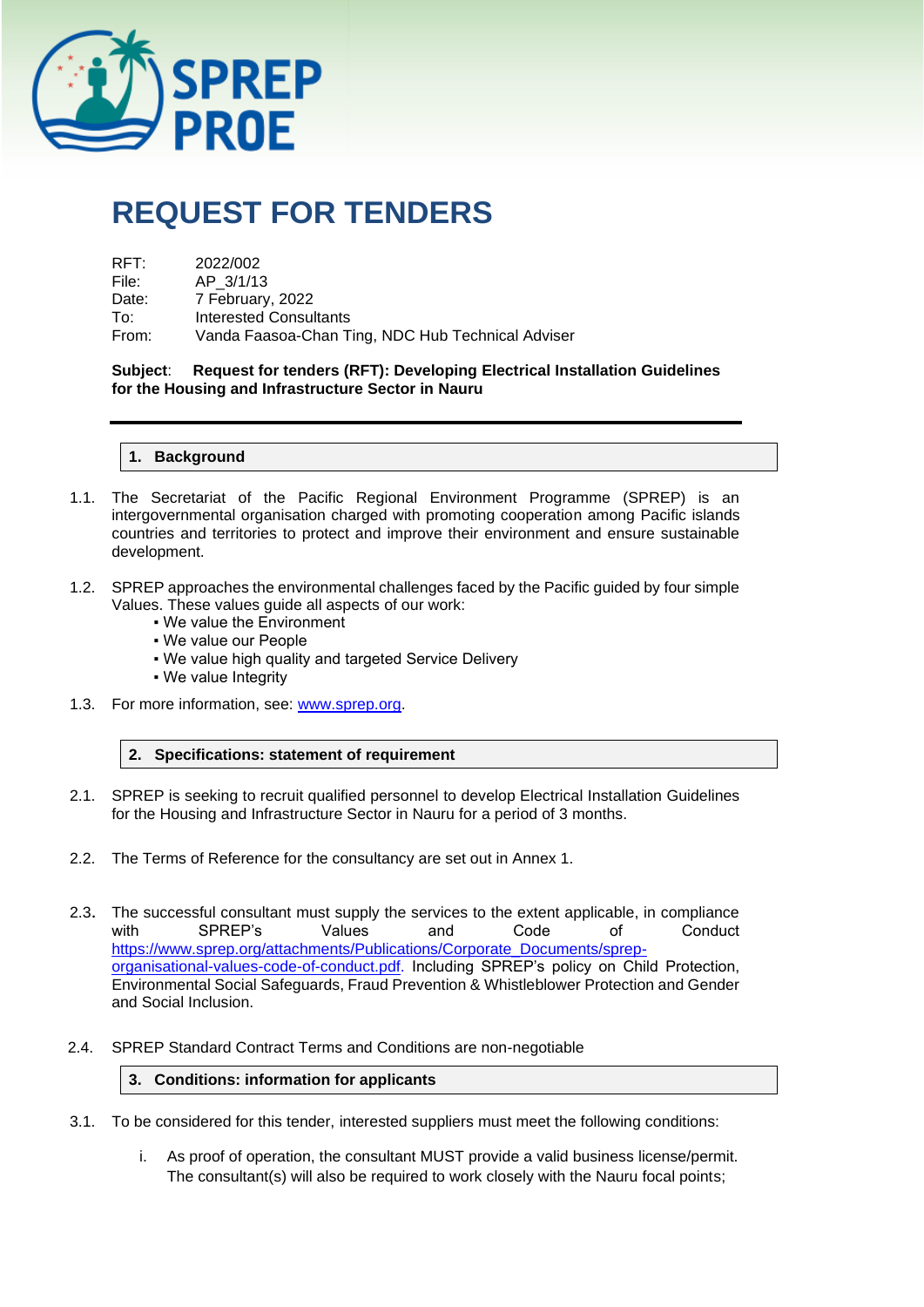

Director of Housing, Department of Infrastructure in Nauru, Ms. Annalina Solomon and Secretary for Climate Change and National Resilience in Nauru, Mr. Reagan Moses. Fortnightly progress meetings between the successful contractors, Nauru focal points and the SPREP NDC Hub team are required;

- ii. Be available to do the work within the timeframe proposed;
- iii. Demonstrated value for money;
- iv. Completed **tender application form**  Completed tender application form provided. *(Please note you are required to complete in full all areas requested in the Form, particularly the Statements to demonstrate you meet the selection criteria – DO NOT refer us to your CV. Failure to do this will mean your application will not be considered).*

*For the Technical and Financial proposals you may attach these separately.* 

- 3.2 Tenderers must declare any areas that may constitute conflict of interest related to this tender and sign the **conflict of interest form** provided.
- 3.3 Tenderer is deemed ineligible due to association with exclusion criteria, including bankruptcy, insolvency or winding up procedures, breach of obligations relating to the payment of taxes or social security contributions, fraudulent or negligent practice, violation of intellectual property rights, under a judgment by the court, grave professional misconduct including misrepresentation, corruption, participation in a criminal organisation, money laundering or terrorist financing, child labour and other trafficking in human beings, deficiency in capability in complying main obligations, creating a shell company, and being a shell company.
- 3.4 Tenderer must sign a declaration of **honour form** together with their application, certifying that they do not fall into any of the exclusion situations cited in 3.3 above and where applicable, that they have taken adequate measures to remedy the situation.

#### **4. Submission guidelines**

- 4.1. Tender documentation should demonstrate that the interested consultant satisfies the conditions stated above and is capable of meeting the specifications and timeframes. Documentation must also include supporting examples to address the evaluation criteria.
- 4.2. Tender documentation should be submitted in English and outline the interested consultant's complete proposal including:
	- a) **SPREP Tender Application form and conflict of interest form.** *(Please note you are required to complete in full all areas requested in the Form, particularly the Statements to demonstrate you meet the selection criteria – DO NOT refer us to your CV. Failure to do this will mean your application will not be considered).*

*For the Technical and Financial proposals you may attach these separately.* 

- b) **Honour form**
- c) **Curriculum Vitae** of the proposed personnel to demonstrate that they have the requisite skills and experience to carry out this contract successfully.
- d) **Technical Proposal** which contains the details to achieve the tasks outlined in the Terms of Reference.
- e) **Financial Proposal** detailed outline of the costs involved in successfully delivering this project submitted in United States Dollars (USD) and inclusive of all associated taxes.

A Financial Proposal to be priced based on a work plan on where, when, and how the assistance will be provided. The proposal should be for consultancy fees inclusive of all costs, including taxes, facilities, insurance, travel, workshops, training and other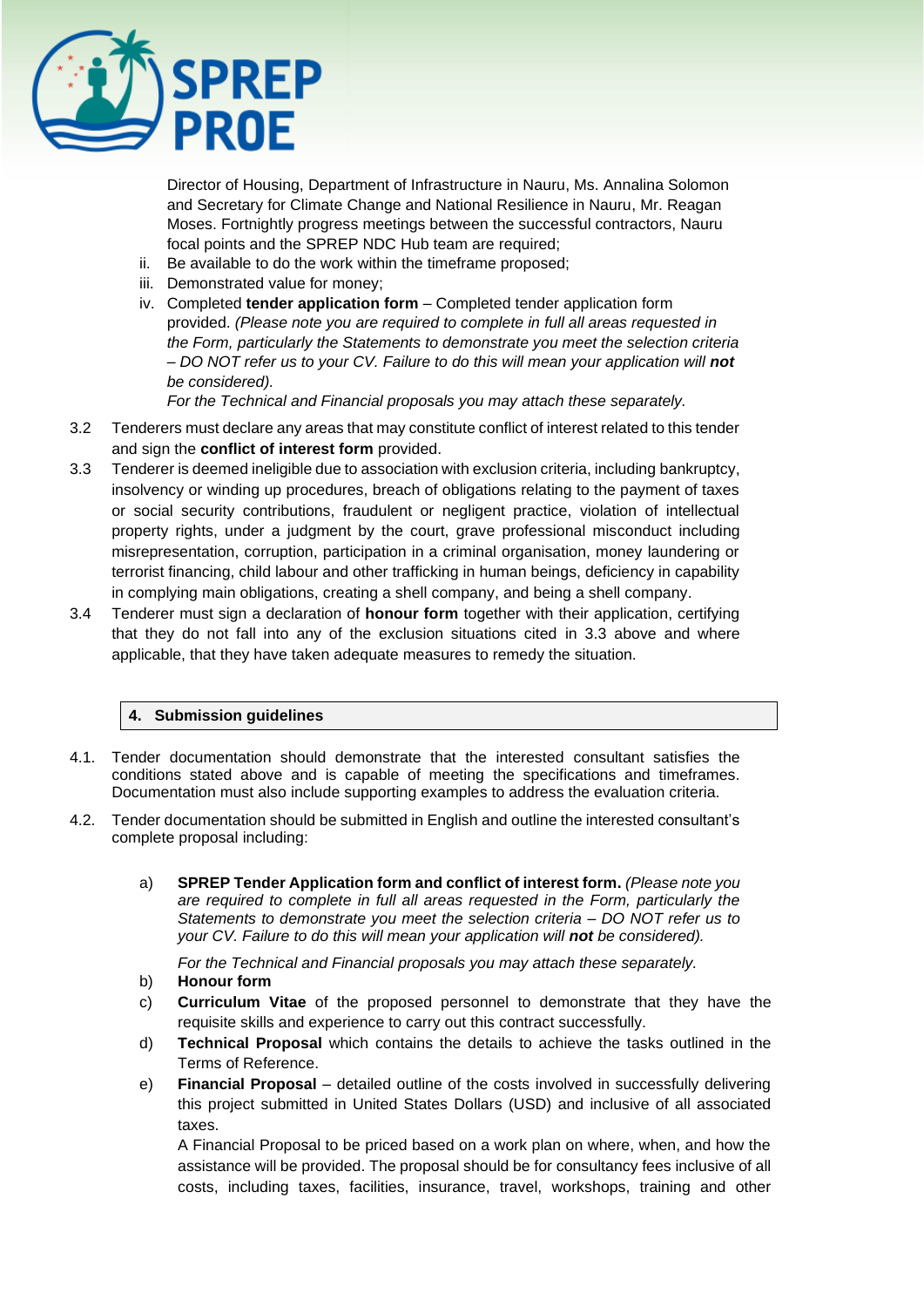

associated costs, should be included in the financial proposal. The consultancy has a maximum budget of **USD \$20,000**. Proposals for more than the budgeted amount will not be considered.

- 4.3 Provide three referees relevant to this tender submission, including the most recent work completed.
- 4.4 Provide examples of relevant experience in developing electrical standards for the Building Sector, particularly in the Pacific region and Small Island Developing countries (SIDS);
- 4.5 Tenderers/bidders shall bear all costs associated with preparing and submitting a proposal, including cost relating to contract award; SPREP will, in no case, be responsible or liable for those costs, regardless of the conduct or outcome of the bidding process.
- 4.6 The tenderer/bidder might be requested to provide additional information relating to their submitted proposal, if the Tender Evaluation Committee requests further information for the purposes of tender evaluation. SPREP may shortlist one or more Tenderers and seek further information from them.
- 4.7 The submitted tender proposal must be for the entirety of the Terms of Reference and not divided into portions which a potential tenderer/bidder can provide services for.
- 4.8 Tender submission must be in United States Dollars (USD).
- 4.9 The Proposal must remain valid for 90 days from date of submission.
- 4.10 Tenderers must insist on an acknowledgement of receipt of tender.
- 4.11 Subcontracting of tasks under the contract is permitted but the consultant will retain full liability towards SPREP for performance tasks of the contract as a whole.

#### **5. Tender Clarification**

- 5.1. a. Any clarification questions from applicants must be submitted by email to [procurement@sprep.org](mailto:procurement@sprep.org) before 16 February 2022. A summary of all questions received with an associated response will be posted on the SPREP website [www.sprep.org/tender](http://www.sprep.org/tender) by 18 February [2022.](http://www.sprep.org/tender)
	- b. The only point of contact for all matters relating to the RFT and the RFT process is the SPREP Procurement Officer.
	- c. SPREP will determine what, if any, response should be given to a Tenderer question. SPREP will circulate Tenderer questions and SPREP's response to those questions to all other Tenderers using the SPREP Tenders page (**<https://www.sprep.org/tenders>**) without disclosing the source of the questions or revealing any confidential information of a Tenderer.
	- d. Tenderers should identify in their question what, if any, information in the question the Tenderer considers is confidential.
	- e. If a Tenderer believes they have found a discrepancy, error, ambiguity, inconsistency or omission in this RFT or any other information given or made available by SPREP, the Tenderer should promptly notify the Procurement Officer setting out the error in sufficient detail so that SPREP may take the corrective action, if any, it considers appropriate.

#### **6. Evaluation criteria**

6.1. SPREP will select a preferred consultant based on SPREP's evaluation of the extent to which the documentation demonstrates that the tenderer offers the best value for money, and that the tenderer satisfies the following criteria.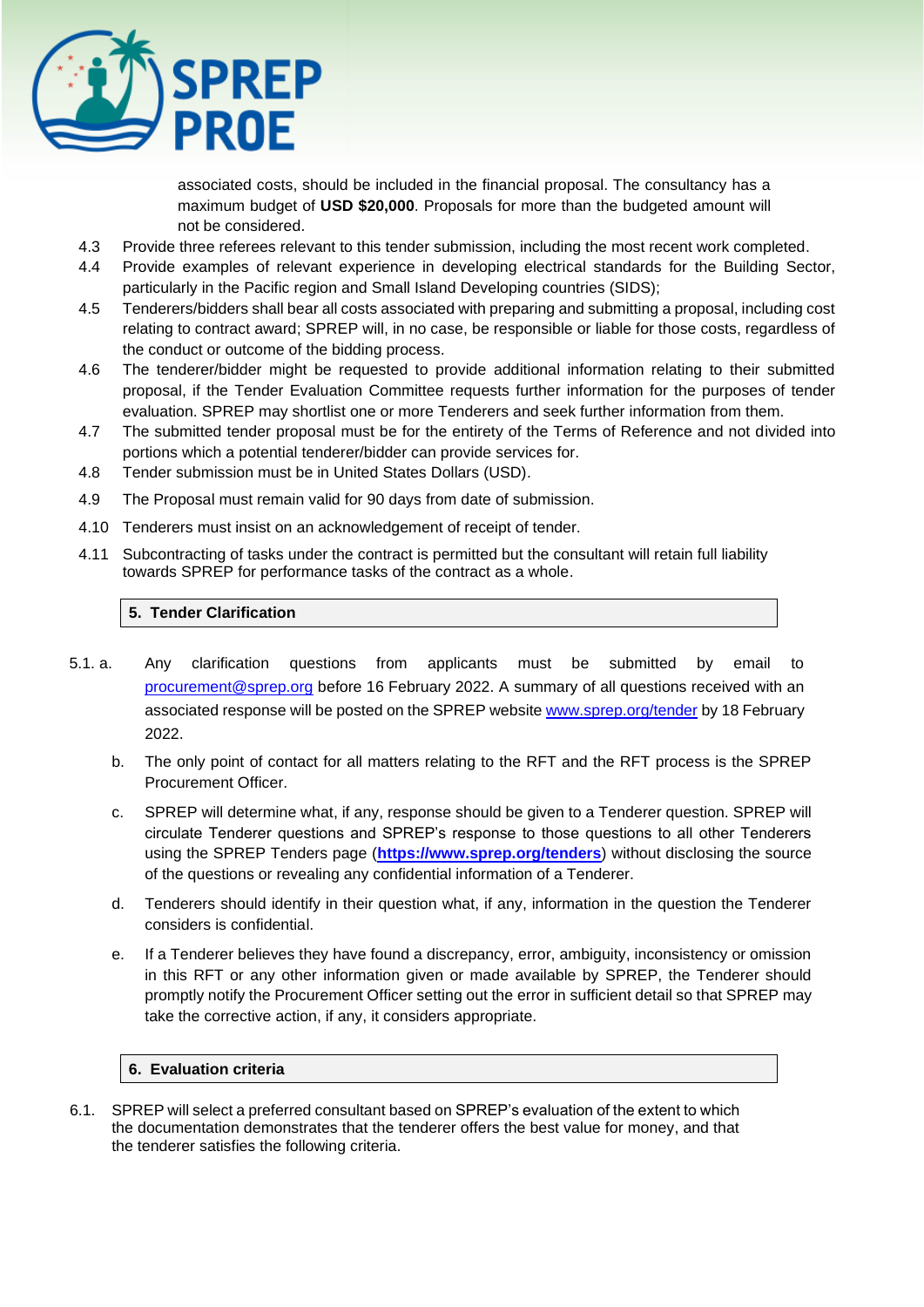

- i. At least one consultant to have a minimum qualification of a Master's degree (or Bachelors with minimum 10 years of experience) in the fields of Electrical Engineering, Architecture, Construction and Building, Environmental Engineering, Climate Change, Environmental Management, Energy Efficiency or any other related field; minimum of 8 years' experience in the electricity sector assisting with national planning and longterm strategies to address issues such as electrical guidelines for wiring, standards for energy efficiency, wastewater etc.; minimum of 5 years' experience with electrical wiring of different building types; good understanding of NDC-related projects and developing low carbon strategies for SIDS / Pacific countries and good understanding of environmental and climate change related issues in Nauru or other similar Pacific countries *(15%)*
- ii. Experience in electrical wiring of buildings, both residential and commercial. At least five residential buildings and 1 commercial building; experience in incorporating renewable energy technologies for electricity generation when wiring a building; experience in working with an electrical utility in Nauru or any other small island country in the Pacific; experience in the preparation of national documents in terms of energy efficiency, electrical standards and other related issues. At least 1 report / submission on a previous assignment in Nauru or any other Pacific Island country; familiarity, knowledge and experience with architecture, housing and infrastructure sector in Nauru or any other similar country in the Pacific and SIDS. At least 3 recommendations on what is to be prioritized in the Housing Sector in order to make the buildings more resilient, especially in terms of electrical energy; familiarity, knowledge and experience with the geographical location and orientation of Nauru in the Pacific. At least 1 energy efficient building design with a detailed explanation of how renewable electricity can be incorporated into the design *(25%)*
- iii. Detailed technical proposal/workplan and methodology *(50%)*
- iv. Detailed financial proposal *(10%)*

#### **7. Variation or Termination of the Request for Tender**

- 7.1 a. SPREP may amend, suspend or terminate the RFT process at any time.
	- b. In the event that SPREP amends the RFT or the conditions of tender, it will inform potential Tenderers using the SPREP Tenders page (**<https://www.sprep.org/tenders>**).
	- c. Tenderers are responsible to regularly check the SPREP website Tenders page for any updates and downloading the relevant RFT documentation and addendum for the RFT if it is interested in providing a Tender Response.
	- d. If SPREP determines that none of the Tenders submitted represents value for money, that it is otherwise in the public interest or SPREP's interest to do so, SPREP may terminate this RFT process at any time. In such cases SPREP will cancel the tender, issue a cancellation notice and inform unsuccessful bidders accordingly.

#### **8. Deadline**

- 8.1. **The due date for submission of the tender is: 01 March 2022, midnight (Apia, Samoa local time).**
- 8.2. Late submissions will be returned unopened to the sender.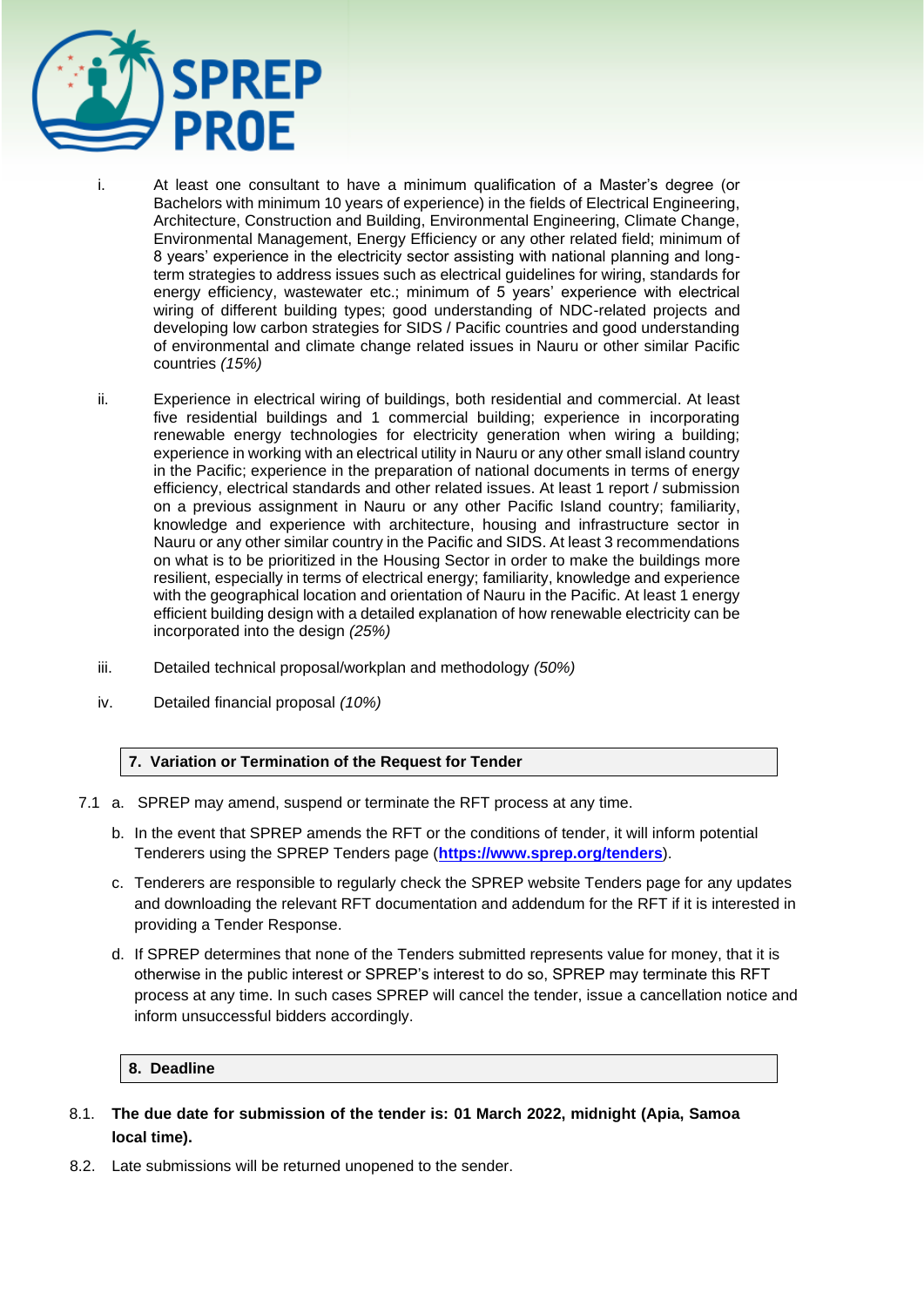

8.3 Please send all tenders clearly marked 'RFT 2022/002: **Developing Electrical Installation Guidelines for the Housing and Infrastructure Sector in Nauru,** to one of the following methods:

Mail: SPREP Attention: Procurement Officer PO Box 240 Apia, SAMOA Email: [tenders@sprep.org](mailto:tenders@sprep.org) (MOST PREFERRED OPTION) Fax: 685 20231

- Person: Submit by hand in the tenders box at SPREP reception, Vailima, Samoa.
- Note: Submissions made to the incorrect portal will not be considered by SPREP. If SPREP is made aware of the error in submission prior to the deadline, the applicant will be advised to resubmit their application to the correct portal. However, if SPREP is not made aware of the error in submission until after the deadline, then the application is considered late and will be returned unopened to the sender.

SPREP reserves the right to enter into negotiation with respect to one or more proposals prior to the award of a contract, split an award/awards and to consider localised award/awards between any proposers in any combination, as it may deem appropriate without prior written acceptance of the proposers.

**A binding contract is in effect once signed by both SPREP and the successful tenderer. Any contractual discussion/work carried out/goods supplied prior to a contract being signed does not constitute a binding contract.** 

**For any complaints regarding the Secretariat's tenders please refer to the Complaints section on the SPREP website**  <http://www.sprep.org/accountability/complaints>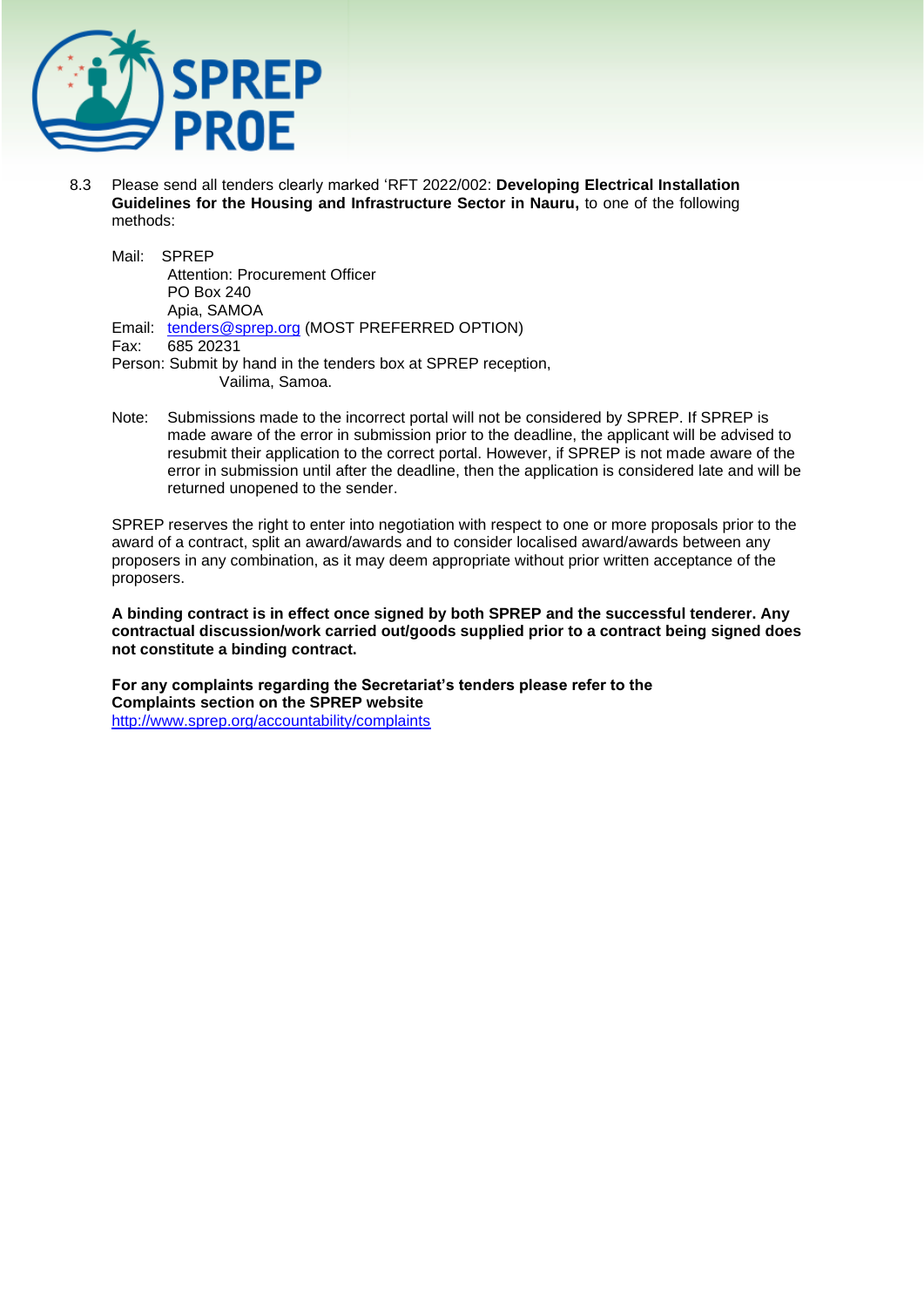

# **Annex 1: Terms of Reference**

# **Developing ELECTRICAL INSTALLATION GUIDELINES for the Housing and Infrastructure Sector in Nauru**

| ASSIGNMENT INFORMATION           |                                                                                                     |  |  |  |
|----------------------------------|-----------------------------------------------------------------------------------------------------|--|--|--|
| <b>Assignment Title:</b>         | Developing Electrical Installation Guidelines for the<br>Housing and Infrastructure Sector in Nauru |  |  |  |
| Project:                         | NDC Hub (GIZ)                                                                                       |  |  |  |
| <b>Post Level:</b>               | <b>International Consultant</b>                                                                     |  |  |  |
| <b>Contract Type:</b>            | Individual Contractor or Consultancy Firm                                                           |  |  |  |
| <b>Duty Station:</b>             | Home-based <sup>1</sup>                                                                             |  |  |  |
| <b>Expected Place of Travel:</b> | <b>NA</b>                                                                                           |  |  |  |
| <b>Contract Duration:</b>        | 3 months                                                                                            |  |  |  |

# **Assignment Information**

# **Project Description:**

The Regional Pacific NDC Hub (NDC Hub) was launched in 2017 and officially established in 2018, as an initiative emerging from Pacific Island Leaders at the Climate Action Pacific Partnership (CAPP) in 2017 and Fiji's Presidency of COP23. The Hub, in partnership with SPREP and other ONE CROP+ agencies, aims to provide a regional coordinated mechanism to support countries in meeting their climate related commitments under the Paris Agreement as part of their Nationally Determined Contributions (NDCs). Assistance can be provided and tailor-made to suit NDC Hub members so they can produce relevant national policies and measures that action those commitments. In taking a demand-driven approach, the NDC Hub receives requests form Pacific Island Countries and Territories (PICTs) outlining their specific needs for support in the NDC Process and implementation so the proper technical expertise can be provided accordingly.

The Republic of Nauru is one of the smallest independent, democratic states in the world who is fully committed to become part of the solution to the enormous challenge of global warming which threatens their very existence. Nauru's NDC is primarily Adaptation rather than Mitigation due to the limited availability of natural resources on island as a result of intense phosphate mining in the past. The mining activities had removed a large proportion of original forest and arable land, greatly reducing freshwater resources amongst a number of essential natural resources and increasing the dependence on imports to meet basic food and energy needs. This has led the Nauruan government to have their NDC focus mainly on adaptation with a strong emphasis on building resilience of their nation to combat the adverse impacts of climate change on their low-lying island which is only a few meters above

<sup>&</sup>lt;sup>1</sup> Due to COVID19 restrictions, home-based is applicable to consultants based in Nauru or overseas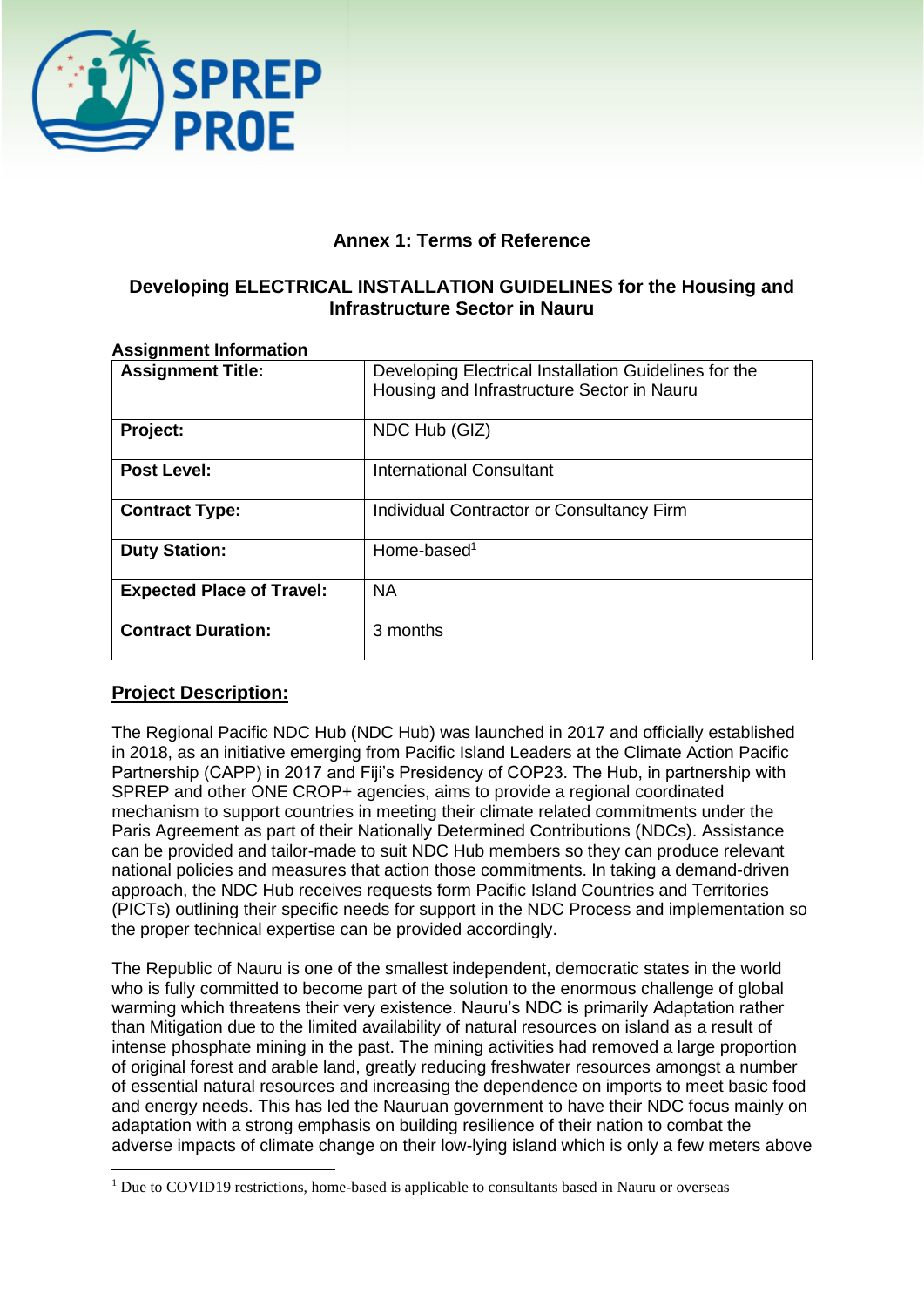

sea level. Part of strengthening Nauru's resilience includes the drive to establish safe and energy efficient building standards such as the "Electrical Installation Guidelines" to provide a set of regulations for the design and installation of electrical wiring in all types of buildings, which can contribute to the country's greenhouse gas emission reduction efforts. The Electrical Installation Guidelines formulated via this assignment shall be approved and endorsed by the Director of Infrastructure and the Secretary for Climate Change and National Resilience.

This tender invites qualified bidders to submit their proposals for the development of the Electrical Installation Guidelines for the Housing and Infrastructure Sector in Nauru.

# **Scope of Work:**

The purpose of this assignment is to provide Electrical Installation Guidelines to ensure that safety is prioritized when wiring new buildings, both within the Residential sector and the commercial sector.

The consultant (or consultancy firm) shall:

- 1) Initiate a meeting with the Nauru Director of Infrastructure (DoI) and Secretary for Climate Change and National Resilience who can provide more details on what is to be included and pinpoint the key stakeholders to be consulted, interviewed or surveyed;
- 2) Conduct a desktop review of all existing electrical policies and regulations, strategies and other related documents relevant to the assignment and as directed by the DoI and Secretary for Climate Change and National Resilience;
- 3) Conduct preliminary consultations and organize meetings (virtually if working remotely from overseas) with selected key stakeholders;
- 4) Based on the desk-top review and preliminary interviews, develop a workplan for the collection of more detailed information and relevant data, highlighting further interviews with key stakeholders;
- 5) Develop and submit a draft of the Electrical Installation Guidelines to ensure there is a set of regulations for the design and installation of electrical wiring in any building, residential or commercial;
- 6) A draft of the Electrical Installation Guidelines is to be presented via a PowerPoint presentation to the key stakeholders of the Nauruan government;
- 7) Address any final comments from the Nauruan government officials and key stakeholders before finalizing the Electrical Installation Guidelines;
- 8) Prepare and host a workshop to present the finalized Electrical Installation Guidelines to the DoI, Secretary for Climate Change and National Resilience and all key stakeholders.

# **Expected Outcomes and Deliverables:**

Based on the scope of works outlined above, the consultant will deliver the following outputs:

#### *Output 1:* **Inception Report**

The inception report shall include the desktop review of all relevant data and existing documentation, policies and regulations, strategies, and other related documents relevant to this assignment and as directed by the Director of Infrastructure (DoI) and Secretary for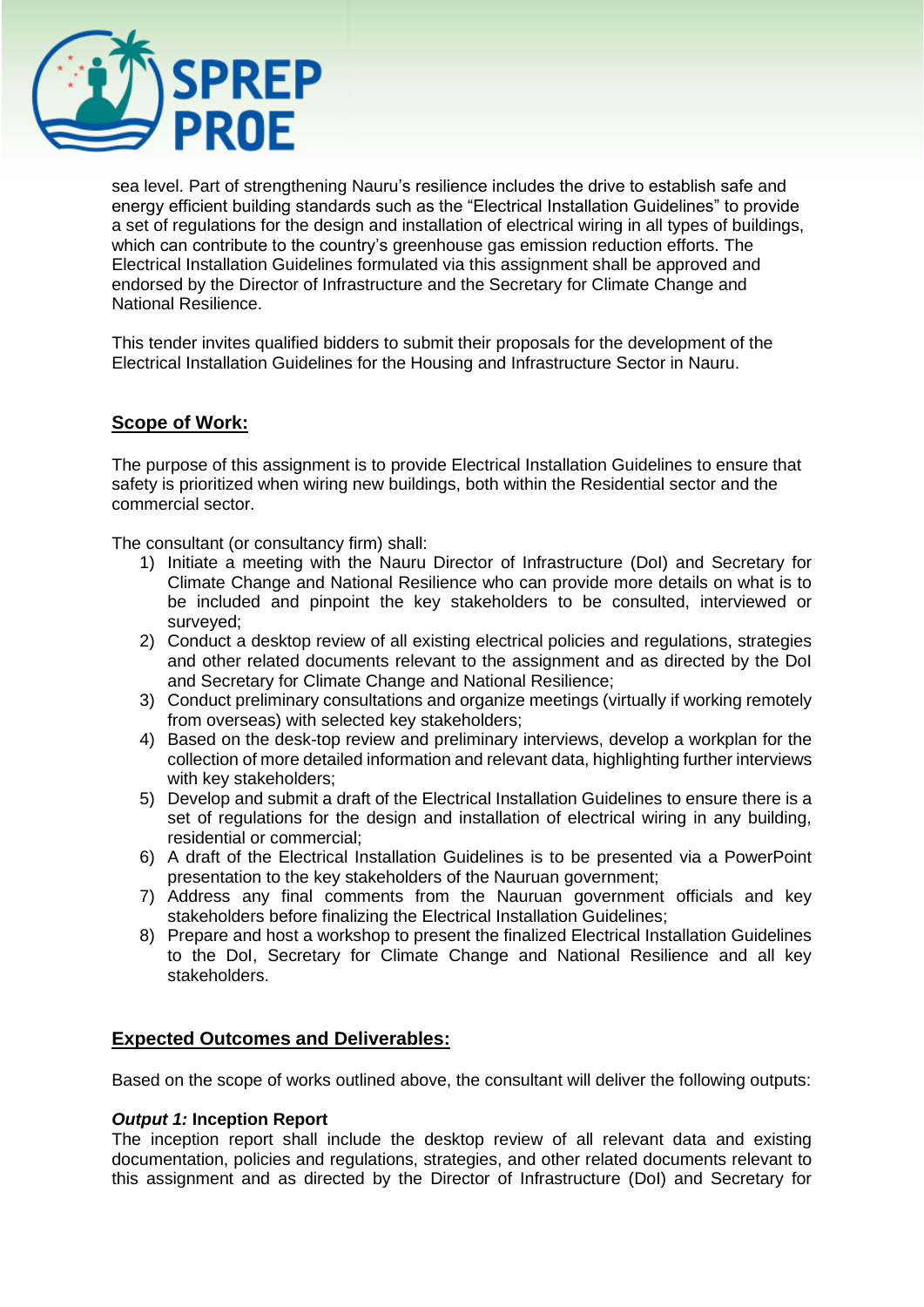

Climate Change and National Resilience to assist with the formulation and development of Nauru's Electrical Installation Guidelines.

It should also include the priorities identified by the Nauru Department of Infrastructure and all the key stakeholders, both from communities and government. The consultant(s) should also provide a list of key stakeholders identified for further detailed interviews to guide the development of the Electrical Installation Guidelines. Additionally, a workplan of activities as well as a timeline for the duration of the contract should be included.

# *Output 2:* **Consultation Report**

The consultant(s) shall work with the Department of Infrastructure to arrange the consultations with the key stakeholders identified as well as one-to-one interviews or virtual meetings where more detailed information and data may need to be extracted from. The report should clearly outline any priorities as directed by the DoI and Secretary for Climate Change and National Resilience regarding the Electrical Installation Guidelines for all buildings. Additionally, the consultant should also be able to identify similar electrical guidelines used by other Pacific countries in the region which may assist with formulating Nauru's own Electrical Installation Guidelines for the Housing and Infrastructure Sector.

#### *Output 3:* **Draft of the "Electrical Installation Guidelines"**

The consultant(s) shall compile all the information gathered and data obtained to develop a draft of the Electrical Installation Guidelines for Nauru, inclusive of all buildings.

The consultant(s) is also expected to present this draft via a PowerPoint presentation (virtually if based overseas) to the Nauruan government officials and key stakeholders.

#### *Output 4:* **Finalized "Electrical Installation Guidelines" for the Housing and Infrastructure Sector in Nauru.**

The consultant(s) shall incorporate all the comments received from the Director of Infrastructure, Secretary for Climate Change and National Resilience as well as those from all other key stakeholders, finalize and submit the finalized Electrical Installation Guidelines for all buildings under the Housing and Infrastructure Sector in Nauru.

# **Institutional Arrangement:**

The consultant(s) will be under the supervision of the Climate Change Resilience Programme (Pacific NDC Hub) and work closely with the Director of Infrastructure in Nauru as well as the Secretary for Climate Change and National Resilience.

Reports and documentation will be shared with CCR Director, PCCC Manager, all advisers, the Nauruan Director of Climate Change, Nauruan Director of Infrastructure and Nauruan Secretary of Climate Change and National Resilience, in a timely manner.

# **Duty Station:**

Nauru-based or overseas.

# **Deliverables/Timeline:**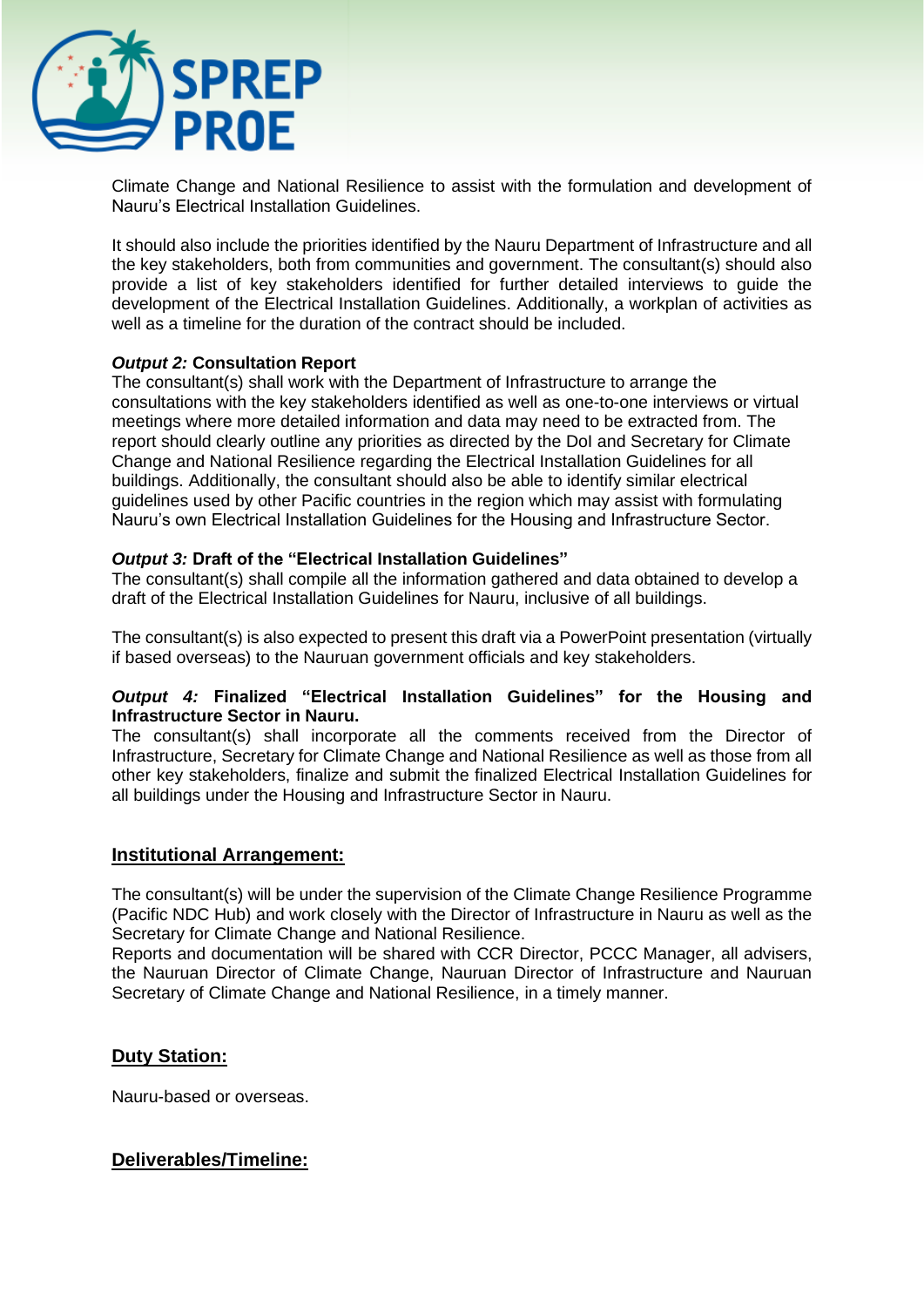

All deliverables must be completed within the number of days set out in the table below within three months (3) from the effective date (signing) of the contract.

| No.            | <b>Deliverables</b>                                                                           | <b>Estimated</b><br><b>Duration to</b><br><b>Complete</b> | $5.51$ $\ldots$ $57$ $\ldots$ $50$ $\ldots$<br><b>Review Required</b>                                                                                       | Approval(s)<br><b>Required</b>                                                                                              |  |
|----------------|-----------------------------------------------------------------------------------------------|-----------------------------------------------------------|-------------------------------------------------------------------------------------------------------------------------------------------------------------|-----------------------------------------------------------------------------------------------------------------------------|--|
| $\mathbf 1$    | <b>Inception Report</b>                                                                       | 2 weeks                                                   | Nauru Director of<br>Infrastructure (Dol)<br>Nauru Secretary for<br>Climate Change and<br><b>National Resilience</b><br>NDC Hub Technical<br>Adviser        | Nauru Director of<br>Infrastructure (Dol)<br>Nauru Secretary for<br>Climate Change and<br><b>National Resilience</b>        |  |
| $\overline{2}$ | <b>Consultation Report</b>                                                                    | 3 weeks                                                   | Nauru Director of<br>Infrastructure (Dol)<br>Nauru Secretary for<br>Climate Change and<br><b>National Resilience</b><br><b>NDC Hub Technical</b><br>Adviser | Nauru Director of<br>Infrastructure (Dol)<br>Nauru Secretary for<br>Climate Change and<br><b>National Resilience</b>        |  |
| 3              | <b>Draft 'Electrical</b><br>Installation<br>Guidelines'+<br><b>PowerPoint</b><br>presentation | 5 weeks                                                   | Nauru Director of<br>Infrastructure (Dol)<br>Nauru Secretary for<br>Climate Change and<br><b>National Resilience</b><br><b>NDC Hub Technical</b><br>Adviser | Nauru Director of<br>Infrastructure (Dol)<br>Nauru Secretary for<br><b>Climate Change and</b><br><b>National Resilience</b> |  |
| 4              | Final Sets of<br>Standards for the<br>Housing and<br>Infrastructure Sector in<br>Nauru        | 2 weeks                                                   | Nauru Director of<br>Infrastructure (Dol)<br>Nauru Secretary for<br>Climate Change and<br><b>National Resilience</b><br><b>NDC Hub Technical</b><br>Adviser | Nauru Director of<br>Infrastructure (Dol)<br>Nauru Secretary for<br>Climate Change and<br><b>National Resilience</b>        |  |
|                | <b>Total</b>                                                                                  | <b>12 weeks (3</b><br>months)                             |                                                                                                                                                             |                                                                                                                             |  |

# **Evaluation criteria and Scoring Method:**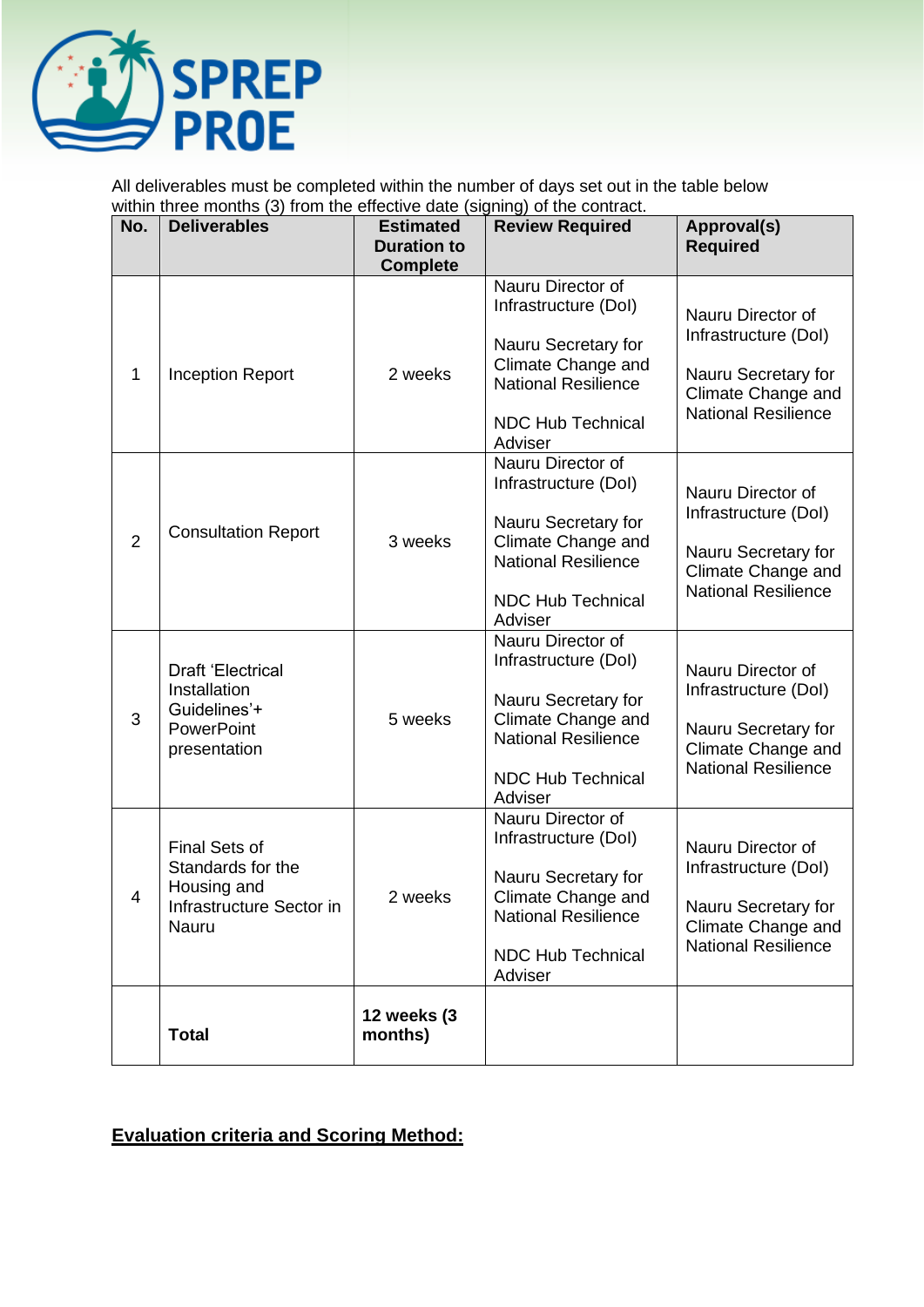

A proposal will be rejected if it fails to achieve 70% or more in the technical criteria and its accompanying financial proposal shall not be evaluated.

# **i. Technical Score – 90%**

Detailed technical evaluation criteria and possible scores for each are as follows:

| <b>Major Criteria</b>                             | <b>Details and sub-criteria</b>                                                                                                                                                                                                                                                                                                                                                                                                                                                                                                                                                                                                                                                                                                                                                                                                                                                                                                                                                                                                                                                                                                                                                                                                           | Maximum % |
|---------------------------------------------------|-------------------------------------------------------------------------------------------------------------------------------------------------------------------------------------------------------------------------------------------------------------------------------------------------------------------------------------------------------------------------------------------------------------------------------------------------------------------------------------------------------------------------------------------------------------------------------------------------------------------------------------------------------------------------------------------------------------------------------------------------------------------------------------------------------------------------------------------------------------------------------------------------------------------------------------------------------------------------------------------------------------------------------------------------------------------------------------------------------------------------------------------------------------------------------------------------------------------------------------------|-----------|
| CVs and                                           | At least one consultant to have:                                                                                                                                                                                                                                                                                                                                                                                                                                                                                                                                                                                                                                                                                                                                                                                                                                                                                                                                                                                                                                                                                                                                                                                                          |           |
| Qualification                                     | Minimum qualification of a Master's degree (or Bachelors<br>with minimum 10 years of experience) in the fields of<br>Electrical Engineering, Architecture, Construction and<br>Building, Environmental Engineering, Climate Change,<br>Environmental Management, Energy Efficiency or any<br>other related field;<br>minimum of 8 years' experience in the electricity sector<br>$\bullet$<br>assisting with national planning and long-term strategies<br>to address issues such as electrical guidelines for wiring,<br>standards for energy efficiency, wastewater etc.;<br>minimum of 5 years' experience with electrical wiring of<br>different building types;<br>good understanding of NDC-related projects and<br>developing low carbon strategies for SIDS / Pacific<br>countries.<br>good understanding of environmental and climate<br>change related issues in Nauru or other similar Pacific<br>countries;                                                                                                                                                                                                                                                                                                                   | 15        |
| General<br>expertise in<br>similar<br>assignments | Experience in electrical wiring of buildings, both residential<br>and commercial. At least five residential buildings and 1<br>commercial building.<br>Experience in incorporating renewable energy technologies<br>٠<br>for electricity generation when wiring a building.<br>Experience in working with an electrical utility in Nauru or<br>$\bullet$<br>any other small island country in the Pacific.<br>Experience in the preparation of national documents in<br>$\bullet$<br>terms of energy efficiency, electrical standards and other<br>related issues. At least 1 report / submission on a previous<br>assignment in Nauru or any other Pacific Island country;<br>Familiarity, knowledge and experience with architecture,<br>$\bullet$<br>housing and infrastructure sector in Nauru or any other<br>similar country in the Pacific and SIDS. At least 3<br>recommendations on what is to be prioritized in the Housing<br>Sector in order to make the buildings more resilient,<br>especially in terms of electrical energy.<br>Familiarity,<br>knowledge<br>and<br>experience<br>with<br>the<br>٠<br>geographical location and orientation of Nauru in the<br>Pacific. At least 1 energy efficient building design with a | 25        |
| Methodology                                       | detailed explanation of how renewable electricity can be<br>incorporated into the design.<br>General approach – step by step methodology on how they<br>$\bullet$<br>will carry out this assignment;                                                                                                                                                                                                                                                                                                                                                                                                                                                                                                                                                                                                                                                                                                                                                                                                                                                                                                                                                                                                                                      |           |